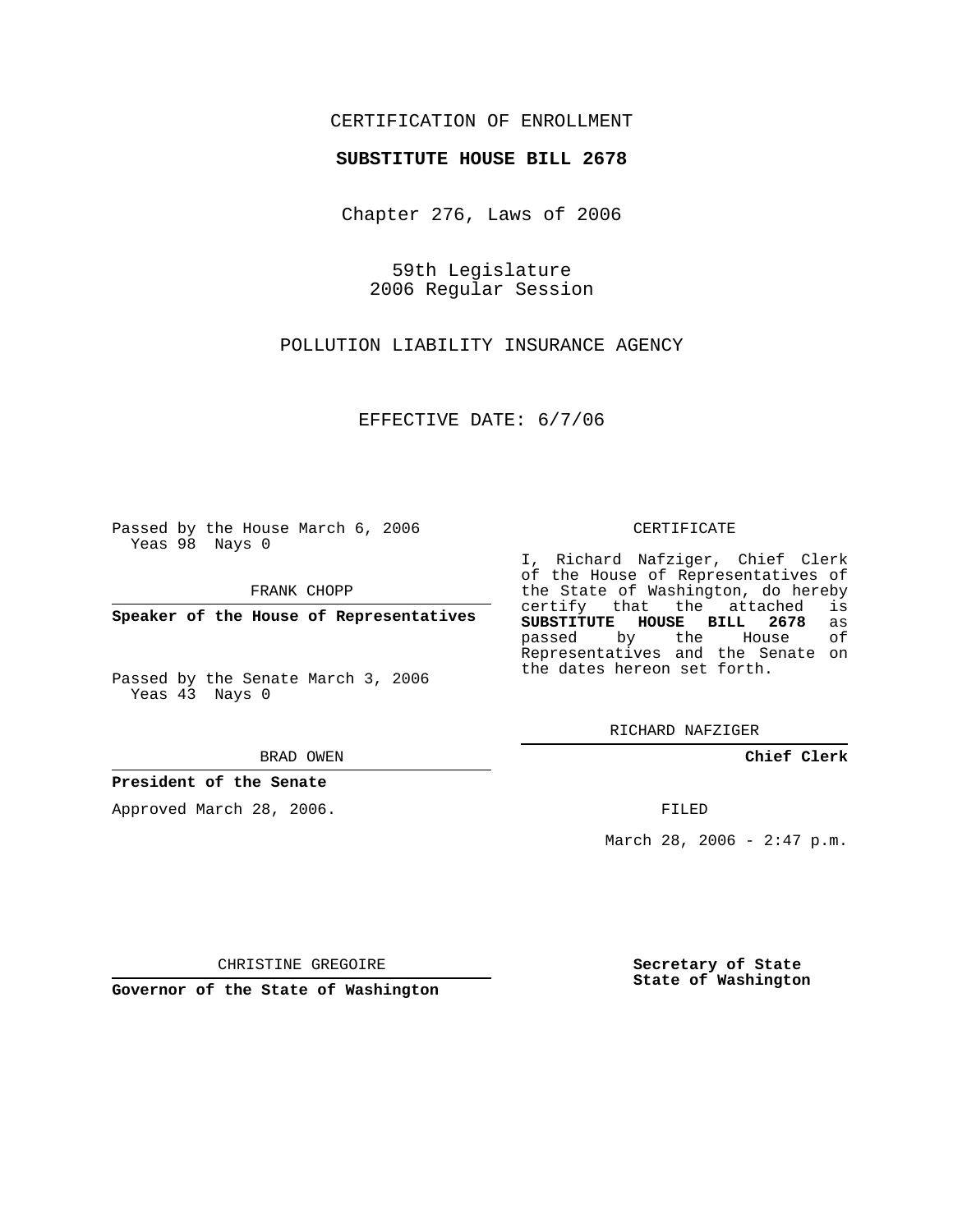# **SUBSTITUTE HOUSE BILL 2678** \_\_\_\_\_\_\_\_\_\_\_\_\_\_\_\_\_\_\_\_\_\_\_\_\_\_\_\_\_\_\_\_\_\_\_\_\_\_\_\_\_\_\_\_\_

\_\_\_\_\_\_\_\_\_\_\_\_\_\_\_\_\_\_\_\_\_\_\_\_\_\_\_\_\_\_\_\_\_\_\_\_\_\_\_\_\_\_\_\_\_

### AS AMENDED BY THE SENATE

Passed Legislature - 2006 Regular Session

### **State of Washington 59th Legislature 2006 Regular Session**

**By** House Committee on Financial Institutions & Insurance (originally sponsored by Representatives Kagi, Kretz, B. Sullivan and Ericks; by request of Pollution Liability Insurance Agency)

READ FIRST TIME 02/08/06.

1 AN ACT Relating to the pollution liability insurance agency; amending RCW 70.148.020, 70.148.050, 70.148.900, 70.149.900, and 82.23A.902; repealing 2000 c 16 s 4 and 1998 c 245 s 178 (uncodified); repealing 2000 c 16 s 5 and 1997 c 8 s 3 (uncodified); repealing 2005 c 428 s 4 (uncodified); and providing an expiration date.

6 BE IT ENACTED BY THE LEGISLATURE OF THE STATE OF WASHINGTON:

 7 **Sec. 1.** RCW 70.148.020 and 2005 c 518 s 942 are each amended to 8 read as follows:

 (1) The pollution liability insurance program trust account is established in the custody of the state treasurer. All funds appropriated for this chapter and all premiums collected for reinsurance shall be deposited in the account. Expenditures from the account shall be used exclusively for the purposes of this chapter including payment of costs of administering the pollution liability insurance and underground storage tank community assistance programs. Expenditures for payment of administrative and operating costs of the agency are subject to the allotment procedures under chapter 43.88 RCW and may be made only after appropriation by statute. No appropriation is required for other expenditures from the account.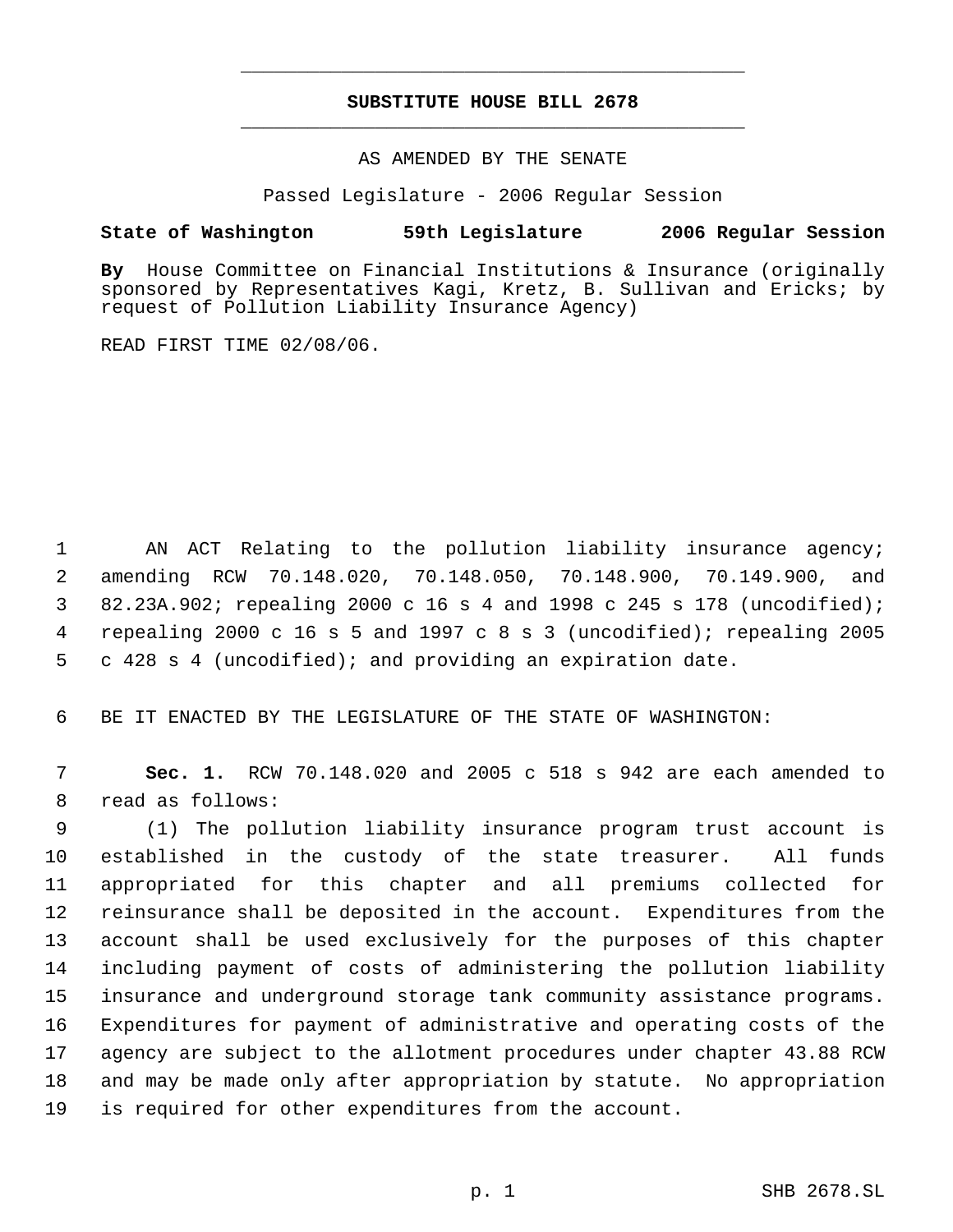(2) Each calendar quarter, the director shall report to the insurance commissioner the loss and surplus reserves required for the calendar quarter. The director shall notify the department of revenue of this amount by the fifteenth day of each calendar quarter.

 (3) Each calendar quarter the director shall determine the amount of reserves necessary to fund commitments made to provide financial assistance under RCW 70.148.130 to the extent that the financial assistance reserves do not jeopardize the operations and liabilities of the pollution liability insurance program. The director shall notify the department of revenue of this amount by the fifteenth day of each calendar quarter. The director may immediately establish an initial financial assistance reserve of five million dollars from available revenues. The director may not expend more than fifteen million dollars for the financial assistance program.

 (4) During the 2005-2007 fiscal biennium, the legislature may transfer from the pollution liability insurance program trust account to the state general fund such amounts as reflect the excess fund balance of the account.

19 (5) This section expires June 1, ((2007)) 2013.

 **Sec. 2.** RCW 70.148.050 and 1998 c 245 s 115 are each amended to read as follows:

The director has the following powers and duties:

 (1) To design and from time to time revise a reinsurance contract providing coverage to an insurer meeting the requirements of this chapter. Before initially entering into a reinsurance contract, the director shall prepare an actuarial report describing the various reinsurance methods considered by the director and describing each method's costs. In designing the reinsurance contract the director shall consider common insurance industry reinsurance contract provisions and shall design the contract in accordance with the following guidelines:

 (a) The contract shall provide coverage to the insurer for the liability risks of owners and operators of underground storage tanks for third party bodily injury and property damage and corrective action that are underwritten by the insurer.

 (b) In the event of an insolvency of the insurer, the reinsurance contract shall provide reinsurance payable directly to the insurer or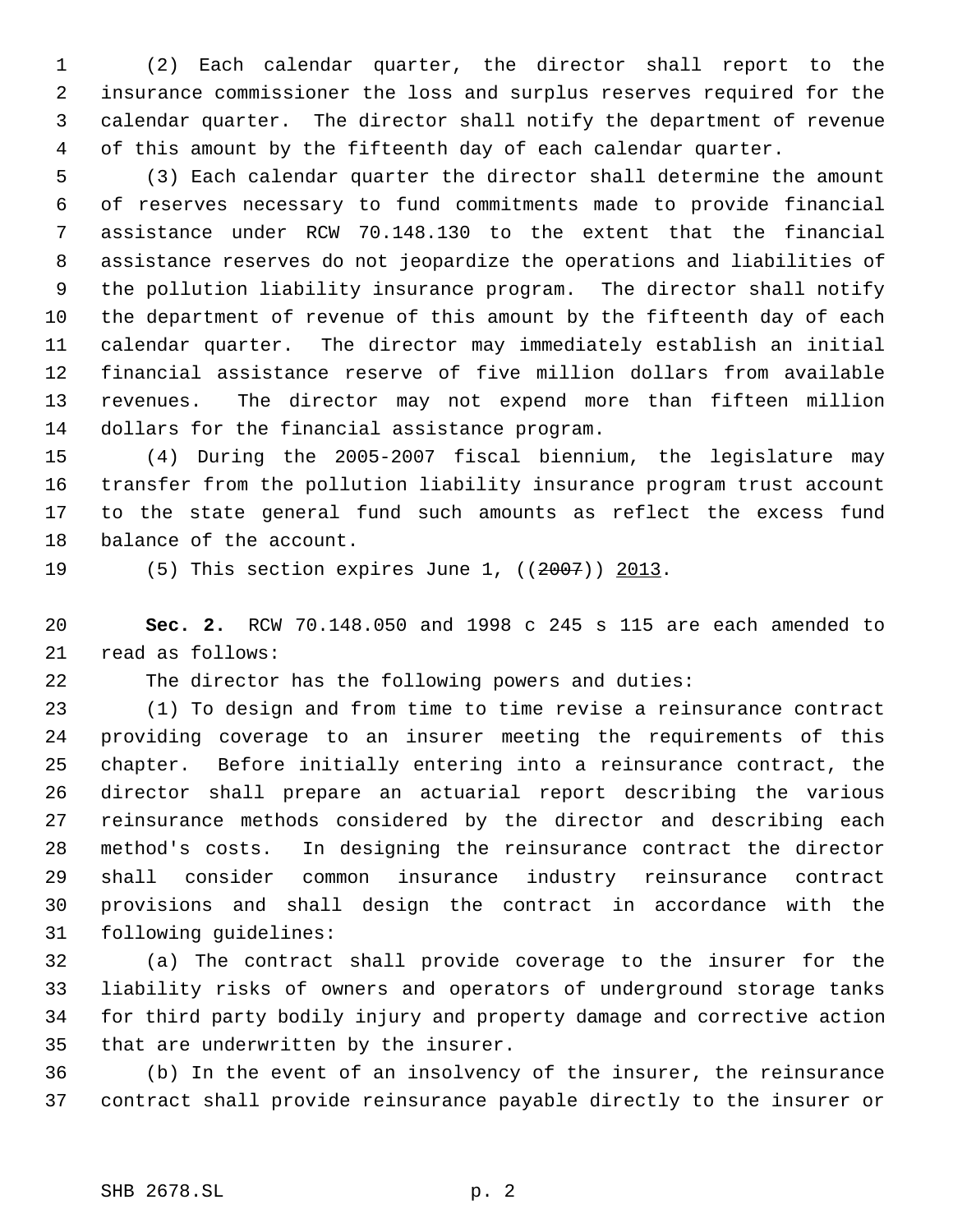to its liquidator, receiver, or successor on the basis of the liability of the insurer in accordance with the reinsurance contract. In no event may the program be liable for or provide coverage for that portion of any covered loss that is the responsibility of the insurer whether or not the insurer is able to fulfill the responsibility.

 (c) The total limit of liability for reinsurance coverage shall not exceed one million dollars per occurrence and two million dollars annual aggregate for each policy underwritten by the insurer less the ultimate net loss retained by the insurer as defined and provided for in the reinsurance contract.

 (d) Disputes between the insurer and the insurance program shall be settled through arbitration.

 (2) To design and implement a structure of periodic premiums due the director from the insurer that takes full advantage of revenue collections and projected revenue collections to ensure affordable premiums to the insured consistent with sound actuarial principles.

 (3) To periodically review premium rates for reinsurance to determine whether revenue appropriations supporting the program can be reduced without substantially increasing the insured's premium costs.

 (4) To solicit bids from insurers and select an insurer to provide pollution liability insurance to owners and operators of underground storage tanks for third party bodily injury and property damage and corrective action.

 (5) To monitor the activities of the insurer to ensure compliance with this chapter and protect the program from excessive loss exposure resulting from claims mismanagement by the insurer.

 (6) To monitor the success of the program and periodically make such reports and recommendations to the legislature as the director deems appropriate, and to annually publish a financial report on the pollution liability insurance program trust account showing, among other things, administrative and other expenses paid from the fund.

 (7) To annually report the financial and loss experience of the insurer as to policies issued under the program and the financial and loss experience of the program to the legislature.

 (8) ((To evaluate the effects of the program upon the private market for liability insurance for owners and operators of underground storage tanks and make recommendations to the legislature on the